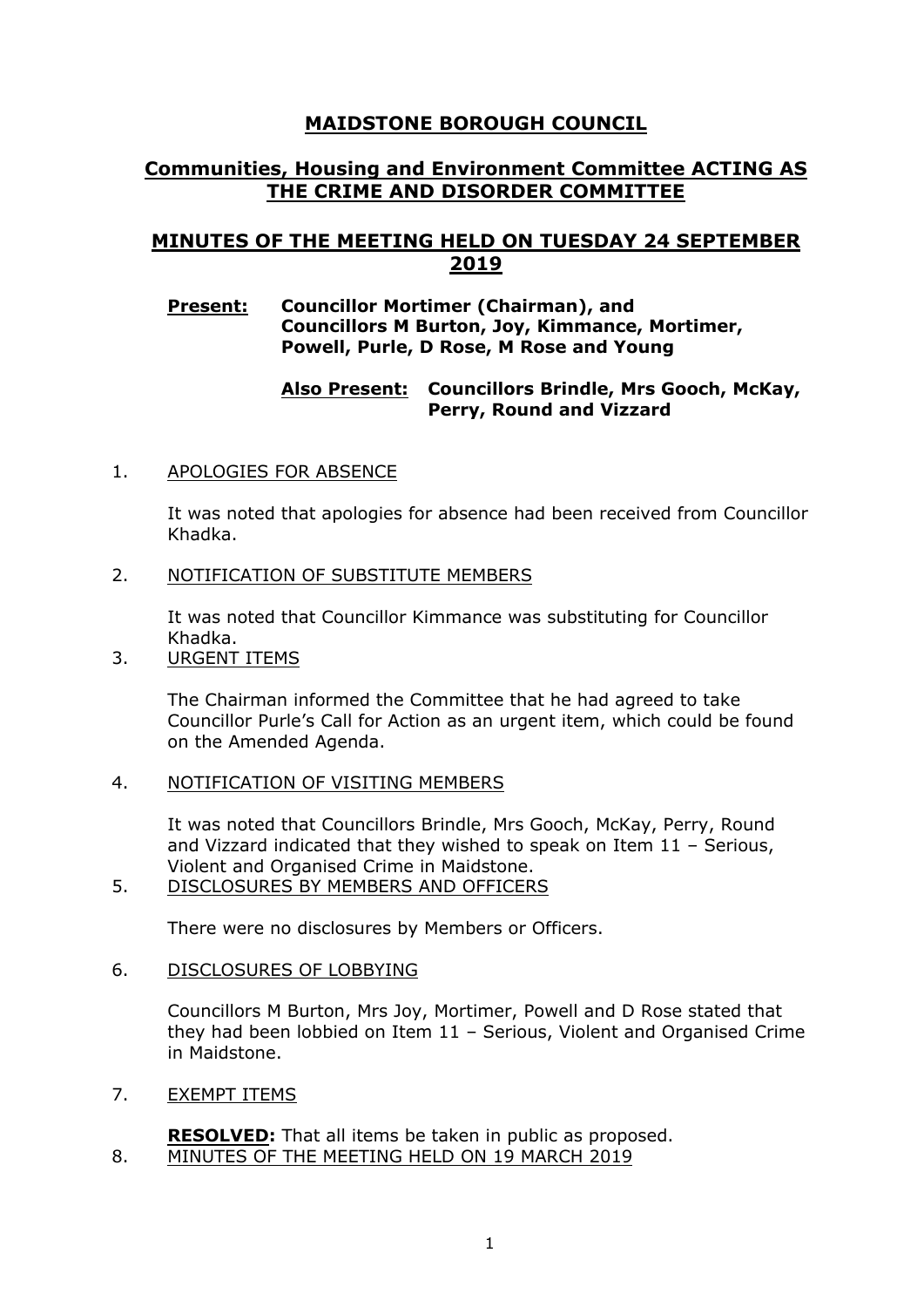**RESOLVED:** That the minutes of the meeting held on 19 March 2019 be approved as a correct record and signed. 9. PRESENTATION OF PETITIONS

- There were no petitions.
- 10. QUESTIONS AND ANSWER SESSION FOR MEMBERS OF THE PUBLIC

### There were no questions from members of the public. 11. SERIOUS, VIOLENT AND ORGANISED CRIME IN MAIDSTONE

The Chairman informed the Committee that the agenda item would start with a presentation from the Police and the Community Protection Manager which would include a couple of videos to provide context to the subject matter. He requested that the Committee took a strategic look in terms of the content of the presentation, but also take into account the local perspective.

The witnesses contributing to the meeting were asked to introduce themselves to the Committee:-

Kent Police - Chief Inspector Ray Quiller and Inspector Mark Hedges

Ilsa Butler Manager from One Maidstone which heads the Business Improvement District for the town centre

Dan Bride, Assistant Director for North and West Kent Adolescent Services and Head of Youth Justice Services in Kent

The Community Protection Manager, in introducing the report, stated that the presentation would provide some context and real life experiences surrounding the issues highlighted in the report which included an introduction to the new Kent Police Violence Reduction Unit funded by the Home Office. It would also give an update on the state of serious, violent and organised crime within the Maidstone area.

Members were also informed that the role of the Serious Organised Crime Panel (SOCP) would be explained, together with context around the 4 P approach which was adopted by the SOCP and what is meant by disruption activities. The presentation would culminate in providing evidence on how knife crime was being tackled, including reporting and intelligence sharing to provide a solution to this problem and would look at how the Police are working with partners to tackle domestic abuse.

Chief Inspector Quiller gave a brief history of his 20 years career in the Police and advised that Kent Police had recently been graded as outstanding and that illustrated how hard the Force worked to maintain and constantly improve the service they provided to the public and had a long and proud tradition of bringing offenders to justice.

He thanked Councillors and Officers for their support in keeping the district safe and outlined various initiatives that had been introduced, particularly in regard to intelligence gathering and CCTV deployment.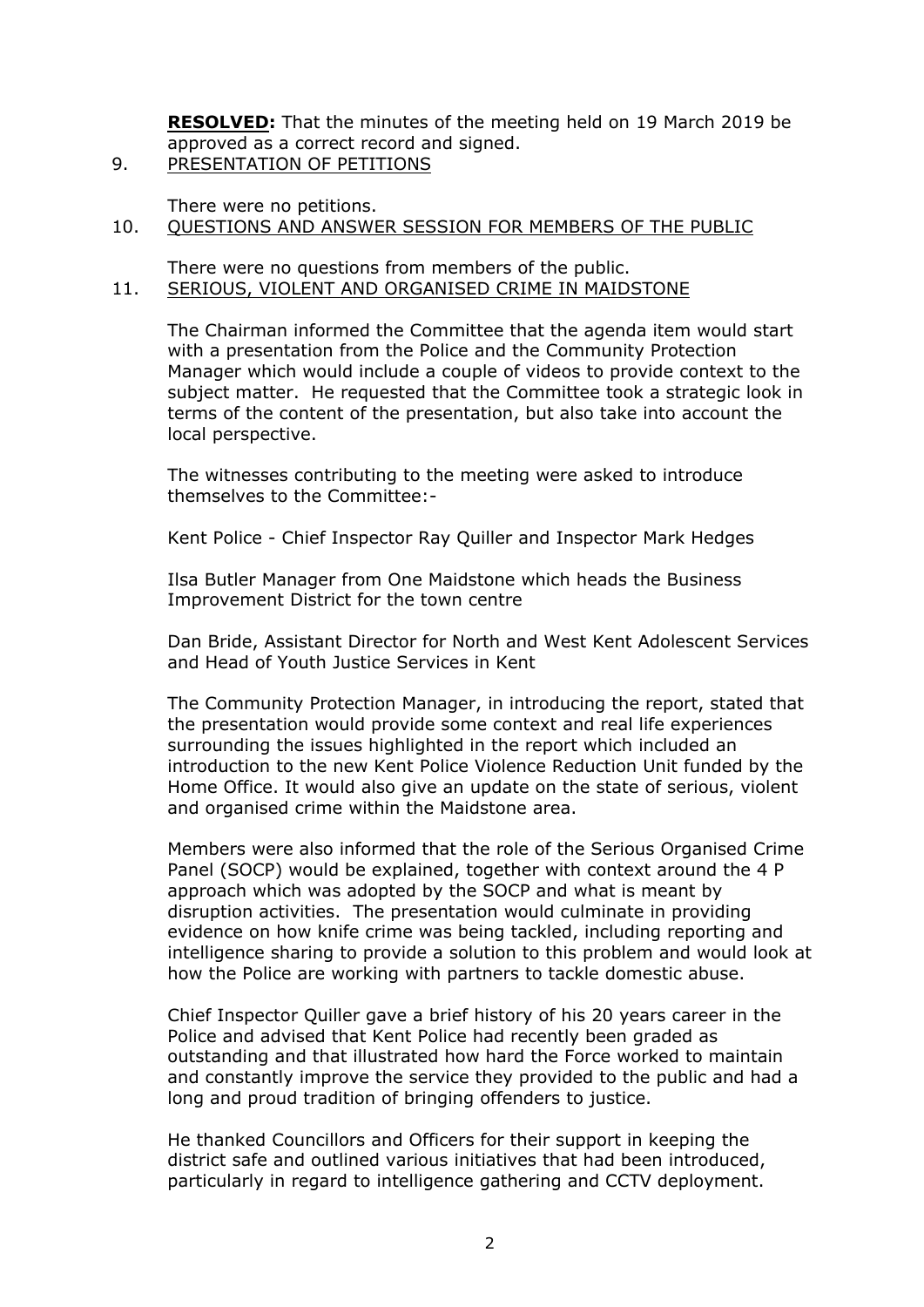### Crime in Maidstone

Inspector Hedges presented the crime data comprising of 2018/19 and 2019/20 (financial years).

The Committee noted that the Police had been recording their data differently since 2018 and therefore it would not be possible to provide comparisons with previous years as they would not be like for like. Therefore the current data can only be prepared to last year.

Highlights included that overall Crime in Maidstone was down by 6.1% which equated to 400 less victims. Serious Violent Crime was down to 8.3%, with violent crime down by 8.1% and Public Order offences were down by 36.5% and Robbery incidences down by 31.4%

However, the number of possessions of a weapon were up by 13.5%, Drug Offences were up by 83.7%

### Maidstone's Community Safety Plan 2019-2022

The Committee were reminded of the priorities set within the Community Safety Plan 2019-2022 which were:-

- Protecting our communities against serious and organised crime (including modern-day slavery)
- Reducing the harm caused by domestic abuse (including stalking)
- Keeping children and young people safe
- Safeguard people whose mental health makes them vulnerable
- Reduce the impact of substance misuse on our community

### Perception

The Committee heard that perception is key to making us feel unsafe or vulnerable. This was illustrated by the type of language used and how we use it and the impact it has on young people.

Social media has its part to play in keeping to the facts, not retweeting unsubstantiated information or opinions which become the reality in people's minds. Using words like 'knife crime' would make a young person fearful and they would carry a knife themselves to feel 'safe'.

Just because a few young people congregate and wear hoodies, does that make them a gang? The perception is that this is gang but it's their behaviour and activities that define them, not what they look like.

### Definitions of Groups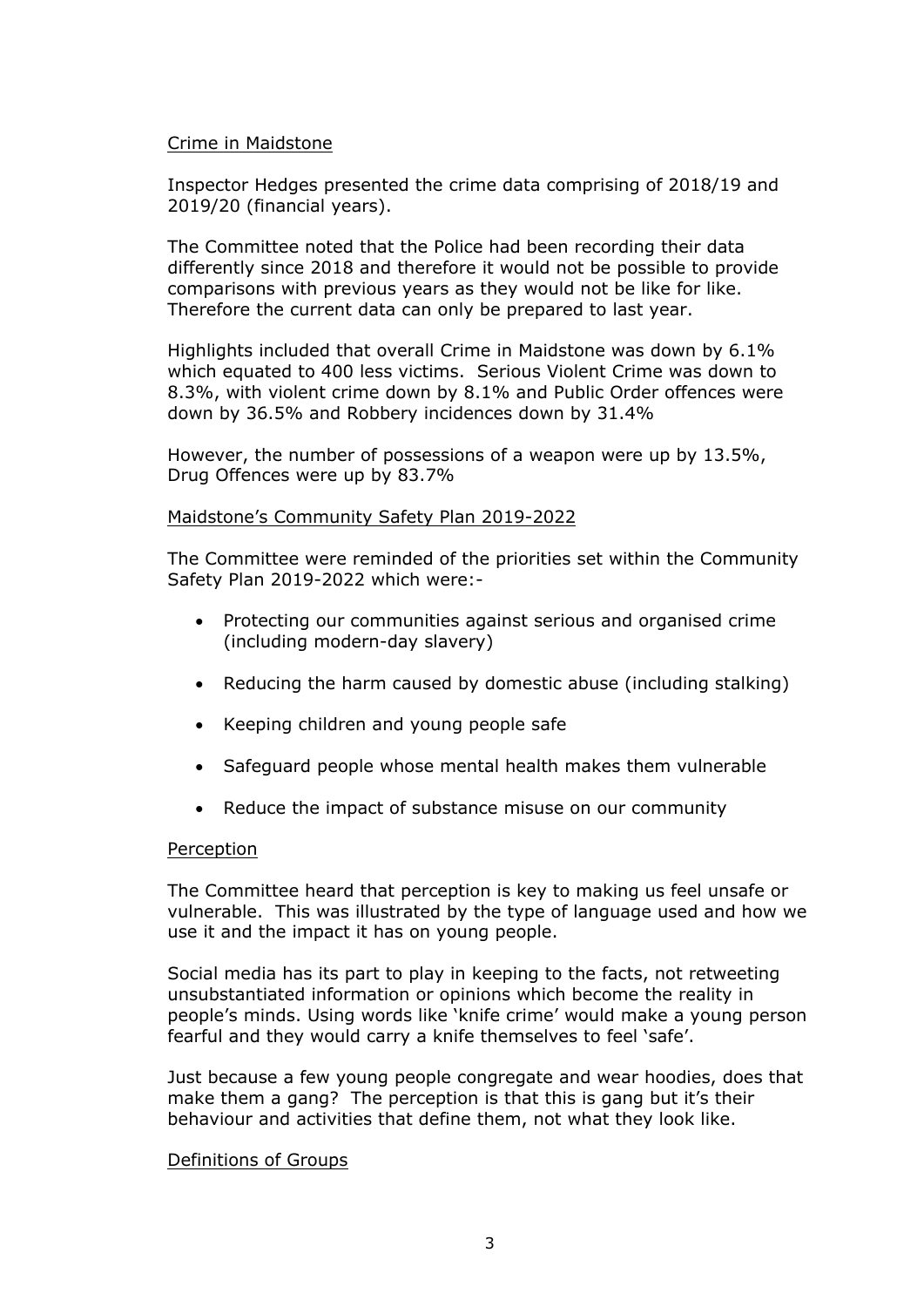It was felt important that there was a clear definition in the way that the Police and others refer to gangs, for example:-

Peer Group - A small unorganised, transient grouping but are not motivated by crime.

Street Gang – A predominantly street based group of young people who see themselves and are seen by others as a discernible group for whom crime and violence is integral to the group's identity.

An Organised Criminal Network – A group of individuals for whom involvement in crime is for personal gain. The gain is mostly measured in financial terms so crime is their occupation.

#### The Role of the Serious and Organised Crime Panel

Inspector Hedges explained to the Committee the role of the Serious and Organised Crime Panel who meet every 4 weeks with multi-agency partners. Their work involved tackling crime trends and clusters, county lines, human trafficking and modern day slavery offences, prison releases, top threat risk and harming people in the district and finally high risk offenders being managed in the community.

The Committee heard that the Panel tackle Organised Criminal Gangs through a partnership intervention (the four P's) which was:

Pursue – Relentless disruption and prosecution Prevent – people becoming involved in SOC Protect – reduction of the vulnerability amongst our communities from the threat of SOC Prepare – ensure the necessary capabilities exist to tackle SOC

These principles were applied when dealing with organised crime groups. Currently Maidstone had two active serious organised and violent gangs in Maidstone.

The Community Protection Manager advised that knife crime nationally had increased, in an effort to decrease this, measures had been put in place in Maidstone which included 623 stop and search searches since April 2019 (an increase of 239%), over 300 of those were in the town centre and surrounding area. Numerous arrests for drug and possession of weapons had been carried out and 3 Section 60 Stop and Search Orders used in Maidstone since April 2019.

The Committee were advised that a lot of work had been done with the KCC Youth and Community Services around the narrative of knife crime, essentially about youths carrying knives for protection.

Other initiatives included the seizure of knives from secondhand stores, visits from Trading Standards to stores where knives are sold, visits to Schools to talk to pupils, staff and parents about the dangers of carrying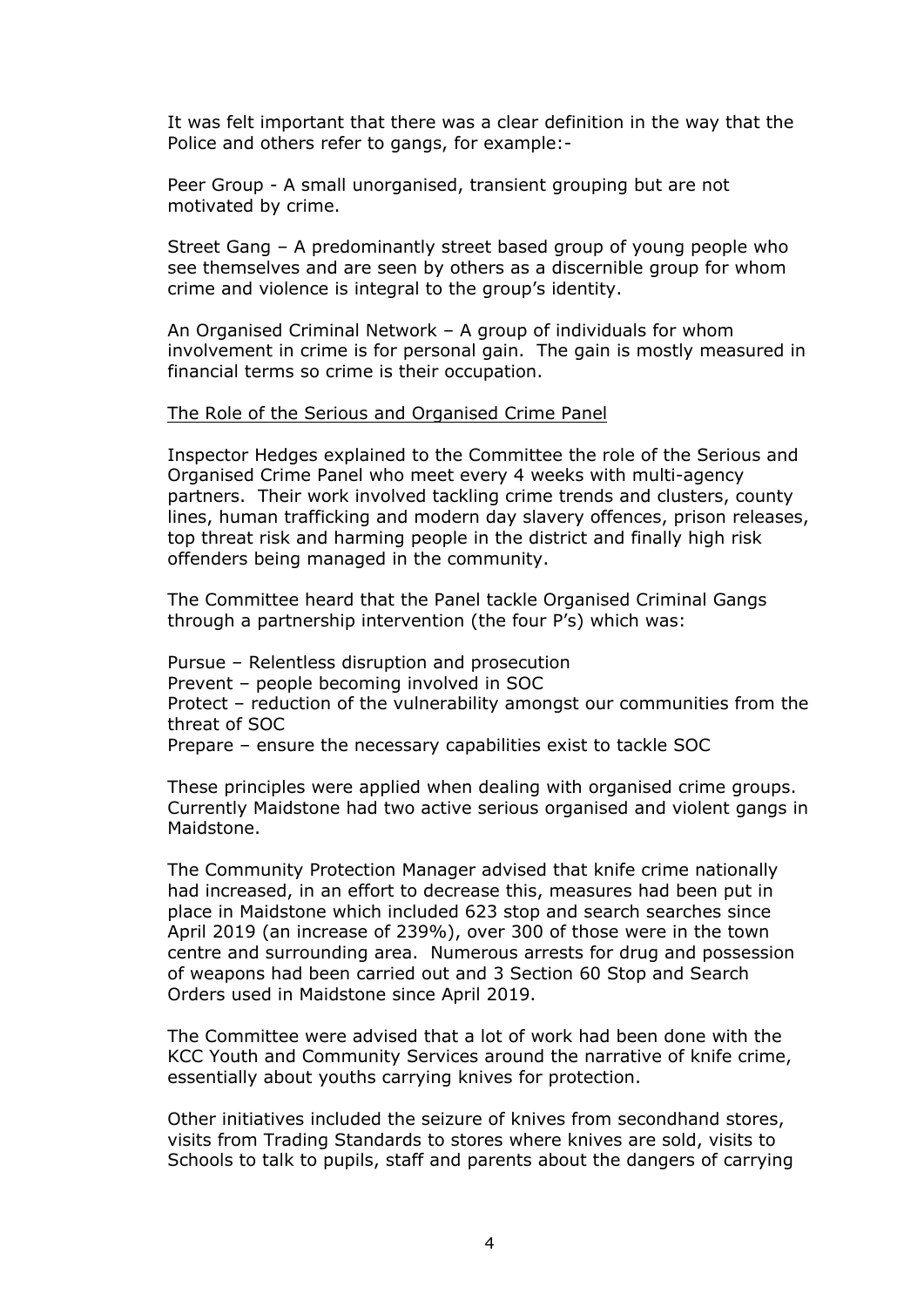knives, carrying out surveys with young people about why they carry knives and increased Stop and Search.

Chief Inspector Quiller added that there had been a lot of positive and exceptional work being carried out by his Officers and partners following the tragic events surrounding the serious, violent incident in Jubilee Square recently.

A knife bar was being ultilised in the town centre (particularly in areas such as Brenchley Gardens) and Officers were working with Nightclubs to see if a similar initiative could be incorporated in those establishments as well.

#### Domestic Abuse Awareness

The Committee was informed that domestic abuse was the silent killer as its not talked about as it's a personal thing and domestic abuse exists in silence. Initiatives had been introduced whereby professionals such as GPs, nurses and hairdressers are trained to be aware to the signs of domestic abuse when they come into contact with their patients or clients.

The Community Protection Manager explained that domestic abuse took on many guises such as controlling behaviour, physical and psychological abuse. It was noted that there was an increase of 20% in recorded crimes involving domestic abuse.

Work of multi-agencies was to ensure that victims had the facilities and ability to report incidents and the confidence to come forward. Although the number of incidents had risen this could be because victims were more confident about reporting it.

The Committee also heard about the role of the Domestic Abuse Forum which aimed to protect victims by ensuring they have access to the services they need and helped to prevent future incidents by improving understanding and ensuring young people enjoy healthy relationships.

An invitation to a Briefing on the work being carried out on Domestic Violence would be sent out to Members to make them aware of the one stop shop service, refuges and outreach services.

#### Adverse Childhood Experiences

The term Adverse Childhood Experiences (ACES) could be used to describe a wide range of stressful or traumatic experiences that children can be exposed to whilst growing up.

The experiences could be linked to adverse mental health conditions and low life survival.

The Committee heard about the work being undertaken by multi-agencies.

#### One Maidstone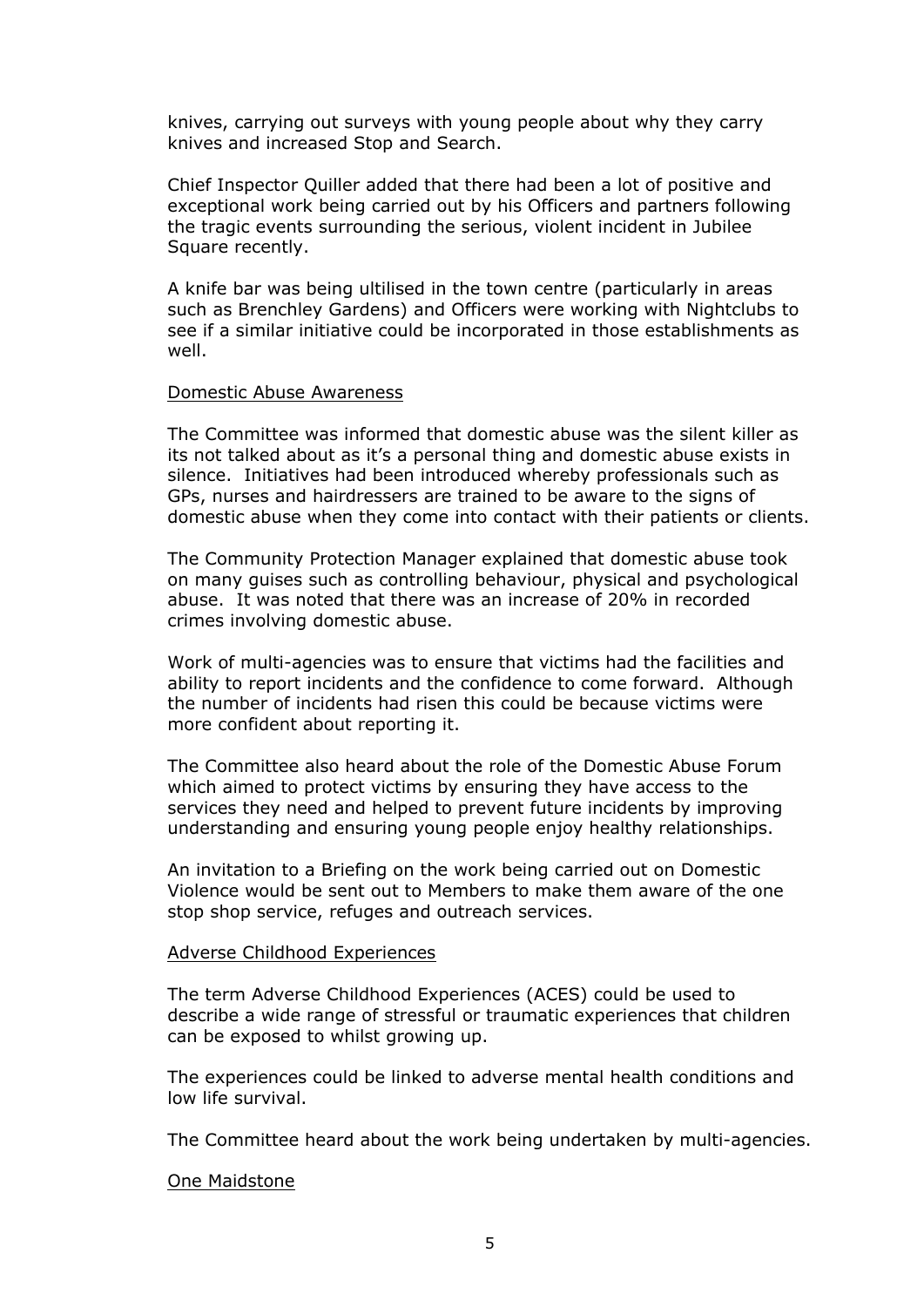Ilsa Butler from One Maidstone detailed the 'easy peas' trauma pack which was a first aid provision for the night-time economy. There would be a media campaign to illustrate where these first aid packs would be in the town centre.

The Committee commented that:-

- Section 106 contributions did not appear to be going towards youth services in the villages.
- The presentation was excellent and showcased the work of the multi-agencies.
- The statistics produced for the report differed from those set out in the Home Office report.
- Maidstone Mediation should be invited along to speak to the Committee about the work they do.
- Waiting times for mental health referral was appalling.

In response to questions from Members, Officers advised that:-

 There was a lot of Police presence in rural areas and to illustrate this, the Chief Inspector advised that around £370,000 worth of stolen property had been recovered this year alone and work had been carried out with farmers in relation to live stock worrying, fly tipping, burglaries, criminal damage, illegal caravans etc.

The Chairman suggested a section on rural crime for the next meeting of this Committee.

- The Met Police do liaise with the Transport Police regularly.
- The Police data has the highest accuracy rate in the country. They are recording more crime and are 96.6% accurate.
- That the figures collated and used by the Police were based on a financial year and the methodology used to collect the figures had been changed since 2018 following a problem identified with the accuracy of the figures. Therefore the comparison against this year's figures could only be compared with last year.
- The Police would be looking at other ways of sourcing data to illustrate performance including data around A and E Admissions etc
- A paper would be circulated to the Committee on population against crime figures.
- The Police were there very quickly when the serious crime incident happened in Jubilee Square and were able to make a lot of arrests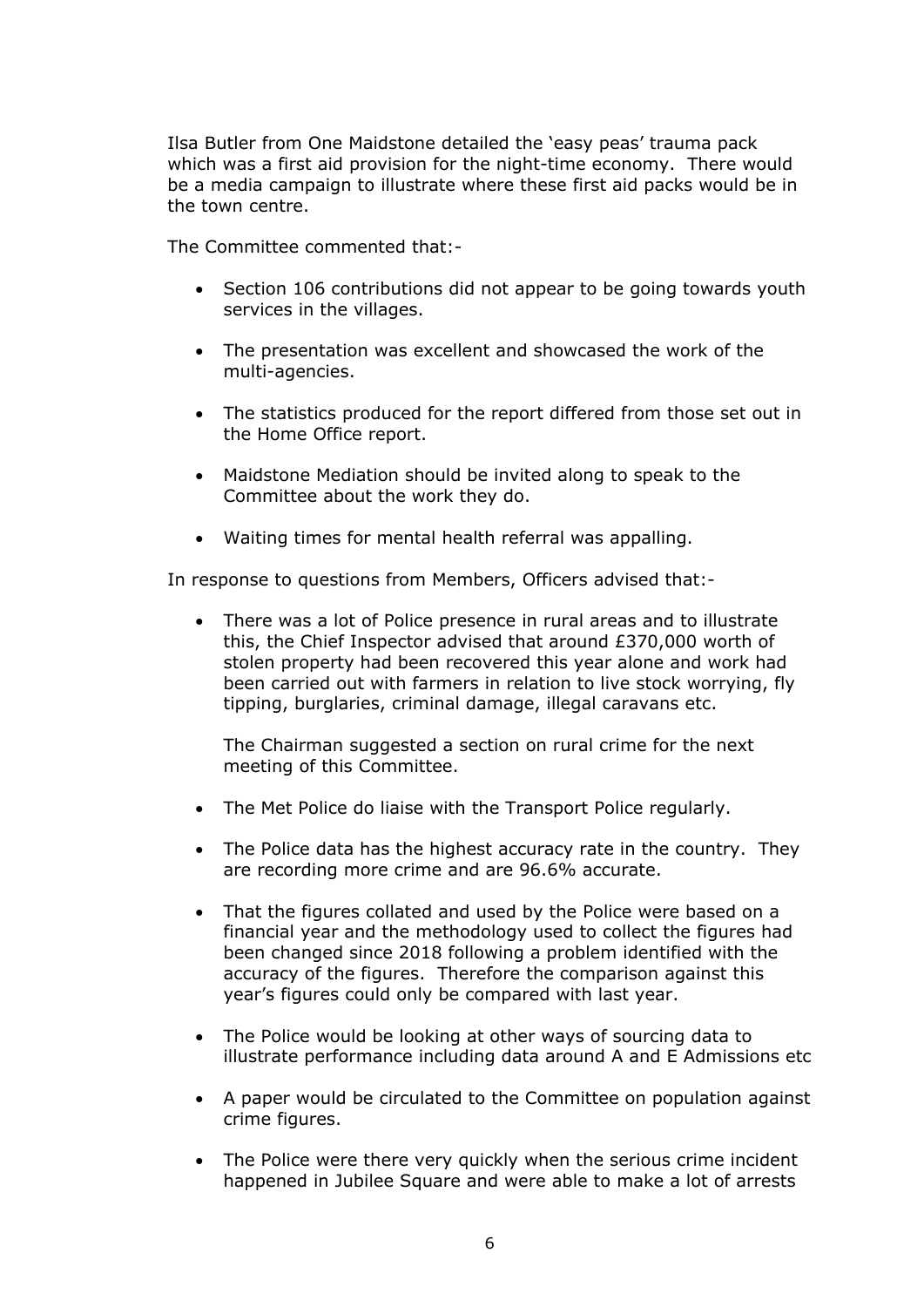very quickly.

- Work around dispersal orders had been undertaken in Shepway on youths congregating outside the shops. The parents of the youths had been spoken to in an attempt to tackle the issue. Youth Services Teams had also been deployed in the area. In addition, community protection warnings could be given to the parents in regard to the behaviour of their children.
- When the next Strategic Assessment is produced, a more in depth conversation could be had on the crime statistics and trends.

## **RESOLVED**: That

- 1) The report be noted and the work of the Safer Maidstone Partnership be endorsed to provide reassurance to Members, constituents and the public at large that Maidstone remains a place where they can feel safe and be safe.
- 2) A letter of thanks and support be sent from the Committee to the Urban Blue staff, the Ambassadors (Business Improvement District), the Street Pastors and the Gallery door staff in recognition of their efforts and bravery during and after the incident on 25 August 2019.
- 3) A Domestic Abuse awareness event is held; open to all Members, to help raise awareness of the services available to support victims, preventative and early intervention activities being delivered by the Safer Maidstone Partnership.
- 4) The Committee declares Appendix 1 to the report of the Head of Housing and Community Services incomplete on account that it presents a partial and incomplete analysis of crime and disorder in the Borough that fails to recognise a) substantial increase in crime and disorder afflicting the Borough in recent years, b) where increases are impacting, or c) the deteriorating position of Maidstone wards relative to the wider Kent Police Area.
- 5) The Council continues to work with other responsible authorities in the reduction of knife crime and domestic violence ensuring that the Police have every support.
- 6) The Committee **Recommends to the Licensing Committee** that it be asked to consider a review of its policy following the recent serious incident of concern which may include means for better security.
- 7) The Committee **Recommends to the Communities, Housing and Environment Committee** that a review is undertaken into the Council's use of its anti-social behaviour powers, including taking into consideration a) tightening the public space protection order (PSPO) to include a comprehensive ban or street drinking in the